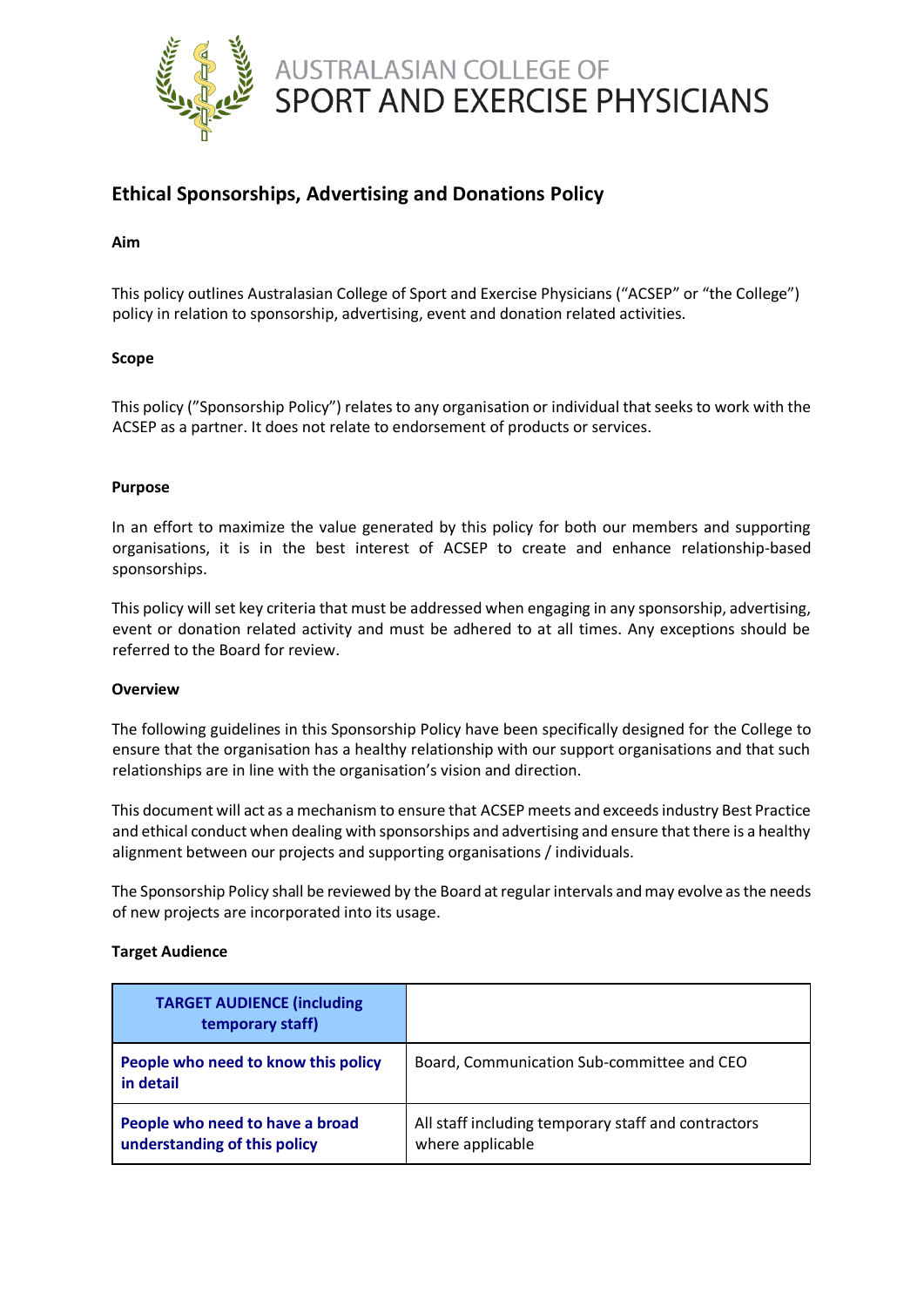

# **Declaration of Interest**

Board and staff members and contractors are required to declare any interests they have which could influence any decisions they may make in their work in relation to this policy. In order to avoid a conflict of interest, staff /contractors/ Board must declare their private business or private work and financial or personal interest (e.g. company shares, research grant) in any organisation with which they have to deal, and be prepared to withdraw from those dealings if required, thereby ensuring that their professional judgement is not influenced by such considerations.

# **Sponsorships**

A sponsor is a business enterprise aiming to use its marketing budget to engage and target a direct key audience with a strategic message. A sponsorship is an agreement between ACSEP and the sponsor, where the College receives funds, goods or services in exchange for an opportunity to deliver key messages to ACSEP's audience. A sponsorship's value is typically public recognition and publicity or advertising highlighting the contribution of the sponsor and/or the sponsor's name, logo, message, products or services.

The Sponsor usually has clear marketing objectives that they are trying to achieve, including but not limited to the ability to drive sales directly based on the sponsorship, increase their database and/or quite often, the right to be the exclusive sponsor but not limited in a specific category of sales. A letter of agreement or contractual arrangement that details the particulars of the exchange is required. The details of what is being offered must be in line with this policy.

# **Advertising**

An advertiser is a business enterprise who engages with ACSEP for key advertising messages. ACSEP will only engage with an advertiser in the context of a clear message being published in our paperbased media and online social media. This form of advertising will be offered with a clear cash or inkind sponsorship. There must be written agreement in place that outlines the nature of the advertising and the details of what is being offered must be in line with this policy.

# **Donations**

A donation comes with no restrictions on providing a defined benefit to the donor. Donations may be attached to a particular project or a product if the donor wishes to support a particular aspect of ACSEP's work or may be unrestrictive in its scope. Since donations or gifts come with no restrictions or expected benefits for the donor, a contract is generally not needed.

# **Guidelines for Acceptable Sponsorships**

Sponsors should be businesses, non-profit groups, or individuals that promote mutually beneficial relationships for the College. All sponsorships should be reviewed in terms of creating synergistic working relationships with our members, ACSEP and the sponsor whilst keeping in mind any political sensitivity.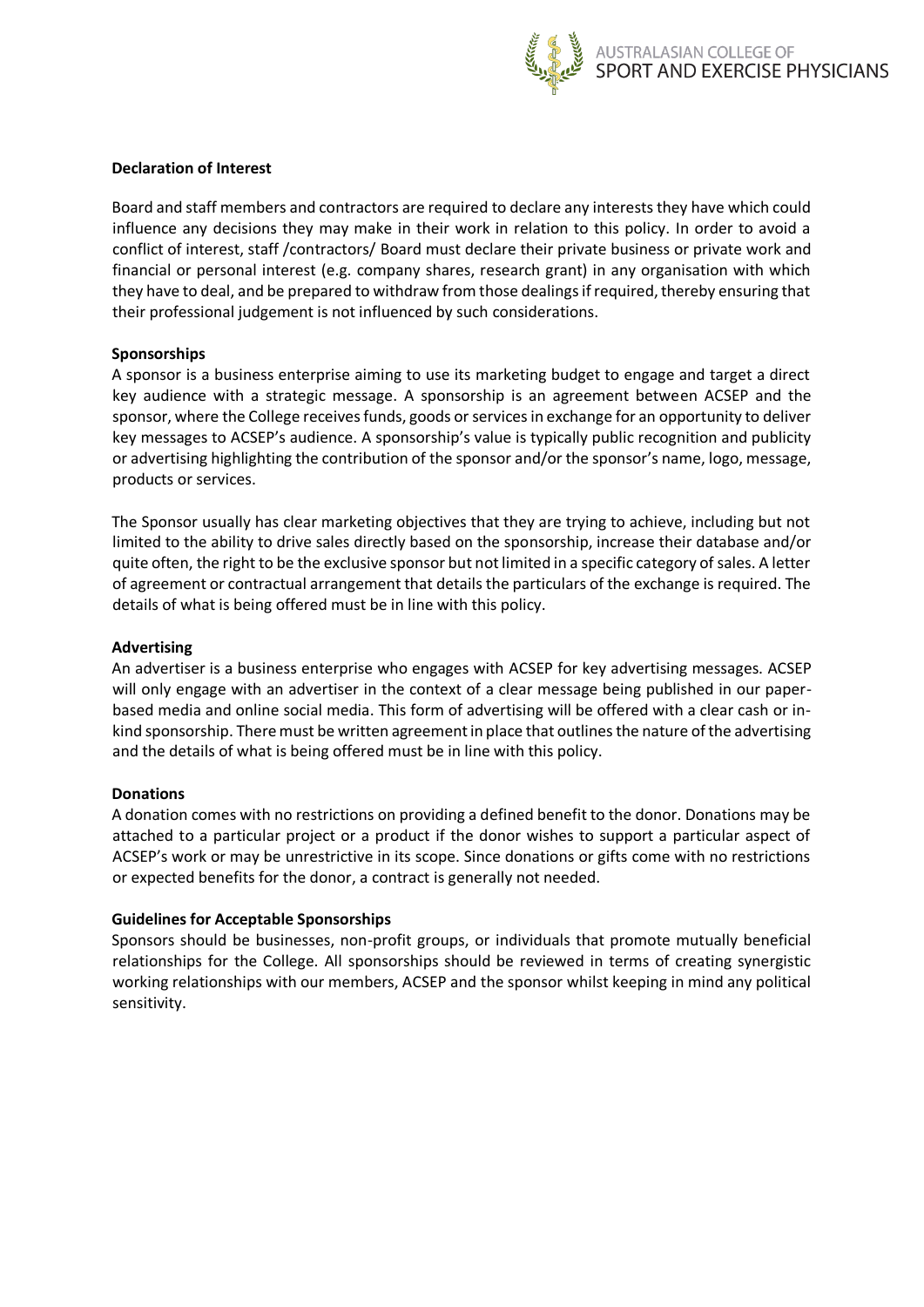

# **Sponsorship Selection Criteria**

#### **1. Relationship of Sponsorship to Vision and Goals**

The first major criterion is the appropriate relationship of a sponsorship to the organisation's vision and objectives. While objective analysis is ideal, the appropriateness of a relationship may sometimes be necessarily subjective. This policy addresses this necessity by including Approval Levels from various levels of ACSEP management and staff.

# **The following questions are the major guiding components of this policy and should be addressed prior to soliciting potential sponsors:**

- 1. Is the sponsorship reasonably related to the vision and objectives of ACSEP?
- 2. Will the sponsorship help generate more revenue and/or intangible value to the organisation?
- 3. What are the real costs, including staff time, for procuring the amount of cash or in-kind resources that come with the generation of the sponsorship?
- 4. Will the sponsorship be well received by our members?
- 5. Will the sponsorship be well received by the general practice sector itself?
- 6. Will the sponsorship be in line with the value proposition of ACSEP?

#### **Sponsorships which shall NOT be considered are those which**:

- 1. Promote any work, or other practices that constitute any violations of law.
- 2. Do not meet the code of practices set by Medicines Australia or TGA
- 3. Promote use of non-prescription drugs, alcohol or tobacco
- 4. Duplicate or mimic the identity or programs of ACSEP
- 5. Exploit participants or staff members of the ACSEP

# **2. Sponsorship Plan and Approval Levels**

Each project or program that involves solicitation of sponsors should create a Sponsorship Plan specific to that project or program that is in line with the Sponsorship Levels. This plan needs to be approved by the CEO. In addition, each sponsorship will need separate approval if they exceed prespecified limits. The approval levels are outlined below:

| Up to \$50,000 | The Agreement needs approval of the CEO               |
|----------------|-------------------------------------------------------|
| Over \$50,000  | The Agreement needs approval of the CEO and the Board |

#### **Additional Guidelines for Implementation**

#### **A. Equitable Offerings**

It is important that all sponsorships of equal levels across divisions within ACSEP yield the same value of benefits for potential sponsors.

#### **B. Sponsorship Contact Database**

A designated staff person or representative of the ACSEP will keep an updated list of all current sponsors, sponsored activities, and contacts related to sponsorship.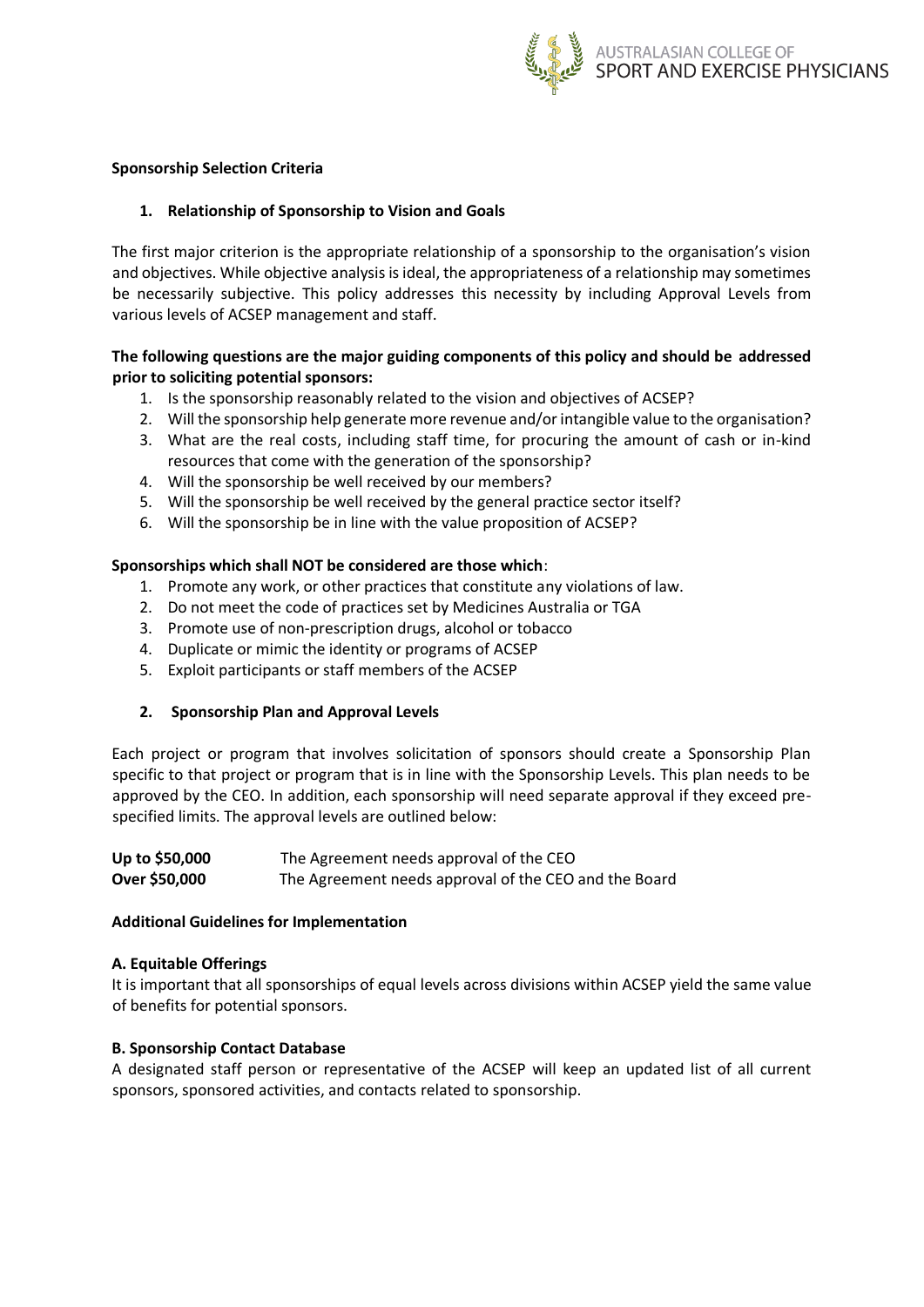

# **C. Sponsorship Committee**

A committee consisting of the CEO and at least 1 Board Director shall meet twice per year to review the database, review current contract samples, and recommend adjusting benefit levels and policy as needed. Changes shall not take effect before approval by the Board. This may also be facilitated by the Communication Committee.

In addition, The CEO will submit a list of new sponsorships at each Board meeting. This will enable early identification of potential future sponsors and will allow Board to ensure that the sponsor mix aligns with ACSEP's vision and strategic direction.

# **D. Pharmaceutical Sponsorship – [High Risk]**

When ACSEP engage with a pharmaceutical company in either the form of advertising, sponsorship or donations, activities will only be undertaken in the strictest adherence to the Medicines Australia code of conduct. This code will recognise the relationship between health organisations and pharmaceutical companies and the need for both parties to work together in a transparent and accountable way.

Pharmaceutical sponsorship and advertising can be accepted under the following conditions:

- (a) Promotional information material on products supported by Pharmaceutical funds must only be accessible to healthcare professionals\* and must only be accessible via a secure system that is designed to prevent access by members of the general public\*\*.
- (b) Pharmaceutical brand name sponsorship or advertising cannot appear in social media channels.
- (c) Pharmaceutical branding can appear in materials, events, and activities that target the general public as long as product brand names, generic names, specific products or modes of treatment, experimental treatments, theories or unsupported techniques details are omitted. Educational materials *are* allowed in this clause.
- (d) Pharmaceutical advertising will not be permitted at medical student only events, nor on the ACSEP website

\*Healthcare professions and healthcare professionals includes members of the medical, dental, pharmacy or nursing professions and any other persons who in the course of their professional activities may prescribe, dispense, recommend, supply or administer a Product. \*\*General Public are persons other than healthcare professionals

# **E. Health Supplements Sponsorship – [High Risk]**

ACSEP will consider products which make a 'health claim', such as vitamins, supplements, powders, protein drinks and the like, on a case by case basis. This will need to be reviewed by the Board and CEO and assessed on their evidence base. A full risk analysis and detailed proposal will be prepared when companies of like are considering offering ACSEP a sponsorship or donation. Wherever possible these companies will need to follow the Medicines Australian Guidelines, in particular adhering to the strictest quality control through third party batch testing.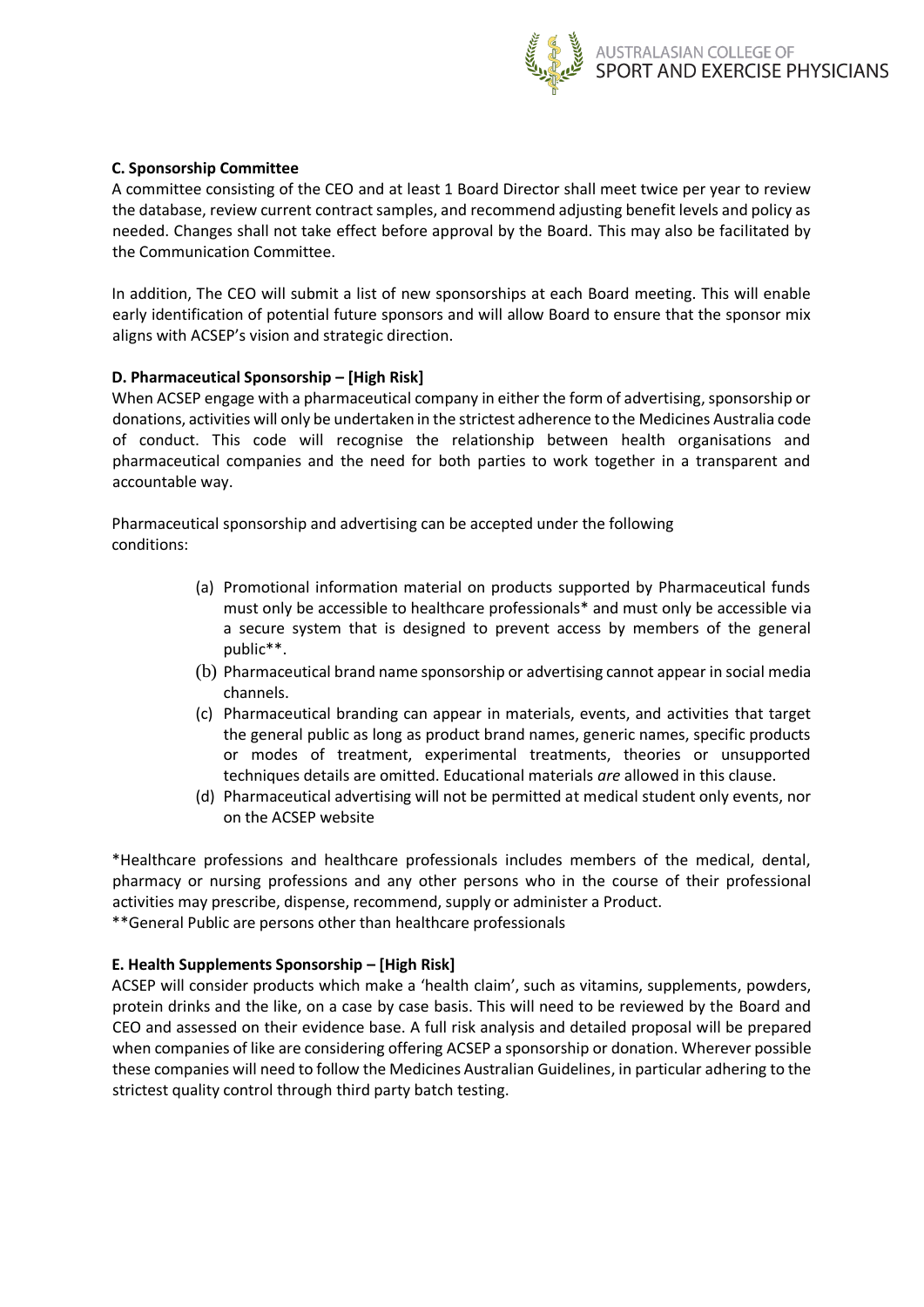

# **References**

- 1. RACGP Sponsorship Policy [http://www.racgp.org.au/download/Documents/Policies/Organisational/advertising-and](http://www.racgp.org.au/download/Documents/Policies/Organisational/advertising-and-sponsorship-policy.pdf)[sponsorship-policy.pdf](http://www.racgp.org.au/download/Documents/Policies/Organisational/advertising-and-sponsorship-policy.pdf)
- 2. AMA Code of Ethics <http://www.ama.com.au/codeofethics>
- 3. Medicines Australia Code of Conduct <http://www.medicinesaustralia.com.au/>

# **A. Financial Procedures for the Receipt of Donations**

1) Any donation made by a member of the public or organisation should be deposited in the nominated account as soon as possible. If the donor makes it clear that they wish the gift to benefit a particular product or service then this should be recorded and funds used appropriately.

2) A receipt should be issued for any donations. This receipt should make it clear which Charitable Funds will be credited with the donation. All cheques for donations should be made payable to "Australasian College of Sport and Exercise Physicians".

3) Any donation to a service should also be acknowledged by the Chair and a formal letter of thanks written by him/her to the donor.

4) Staff should not receive donations, or any other money, on behalf of the ACSEP and spend the money themselves on the purpose for which it was intended by the donor. The money must always be paid into the nominated account and then expenditure authorized accordingly.

5) Staff must consult their manager and obtain their approval before involving themselves in their official capacity in fund raising activities. All income received as a result of such approved activities must be banked into the nominated account.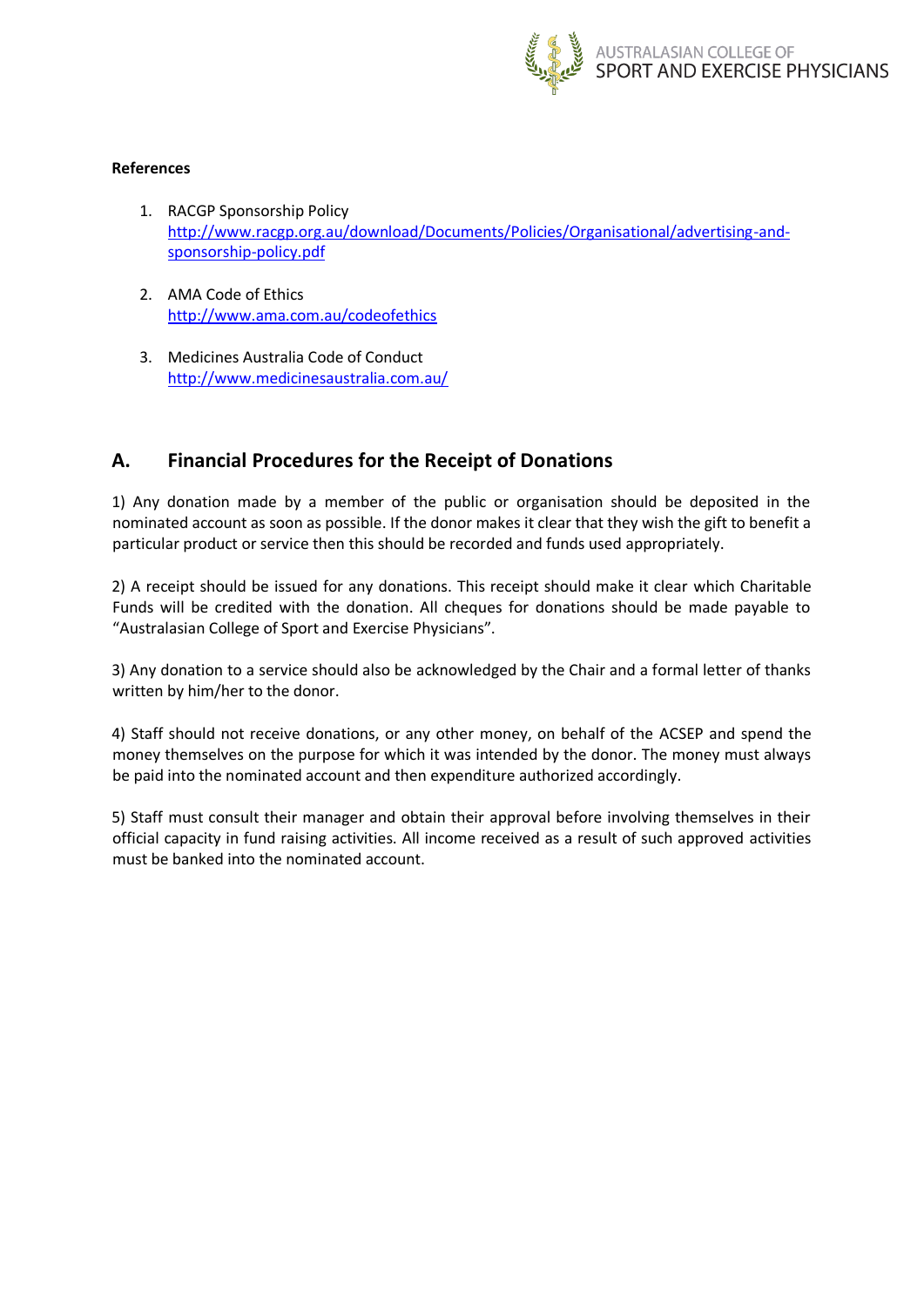

# **B. Sponsorship Procurement Authority Levels**

| <b>Sponsorship Procurement Authority Level</b> |                |                           |
|------------------------------------------------|----------------|---------------------------|
| Value of Sponsorship exceeds authority levels  | <b>CEO</b>     | Board Approval \$50,001 > |
|                                                | $$0 - $50,000$ |                           |
| Advertising                                    | Yes            | Yes                       |
| <b>New Business Opportunity</b>                | Yes            | Yes                       |
| Multi - Year Contracts                         | Yes            | Yes                       |
| New Product Development                        | Yes            | Yes                       |
| Co-Branding / Endorsing Products               | Yes            | Yes                       |

| <b>Risk Factor Based on Industry Type</b> |     |               |      |
|-------------------------------------------|-----|---------------|------|
| <b>Industry Type</b>                      |     | <b>Medium</b> | High |
| <b>Medical Training Organisations</b>     | Yes |               |      |
| Other medical practitioner organisations  |     | Yes           |      |
| Medical Indemnity companies               | Yes |               |      |
| Insurance companies                       | Yes |               |      |
| <b>Financial companies</b>                |     | Yes           |      |
| Pharmaceutical organisations              |     |               | Yes  |
| <b>Preventative Health</b>                | Yes |               |      |
| <b>Medical Equipment</b>                  |     | Yes           |      |
| Therapeutic goods                         |     | Yes           |      |
| Education                                 | Yes |               |      |
| Legal                                     |     | Yes           |      |
| Travel                                    | Yes |               |      |
| Automotive                                | Yes |               |      |
| Recruitment                               | Yes |               |      |
| Telco                                     |     | Yes           |      |
| Apparel                                   | Yes |               |      |
| Food                                      |     | Yes           |      |
| <b>Vitamins &amp; Supplements</b>         |     |               | Yes  |

*Please note:*

*Low-Medium Risk Factor industry types will be approved by the CEO. High Risk Factor industry types will be approved by the Board*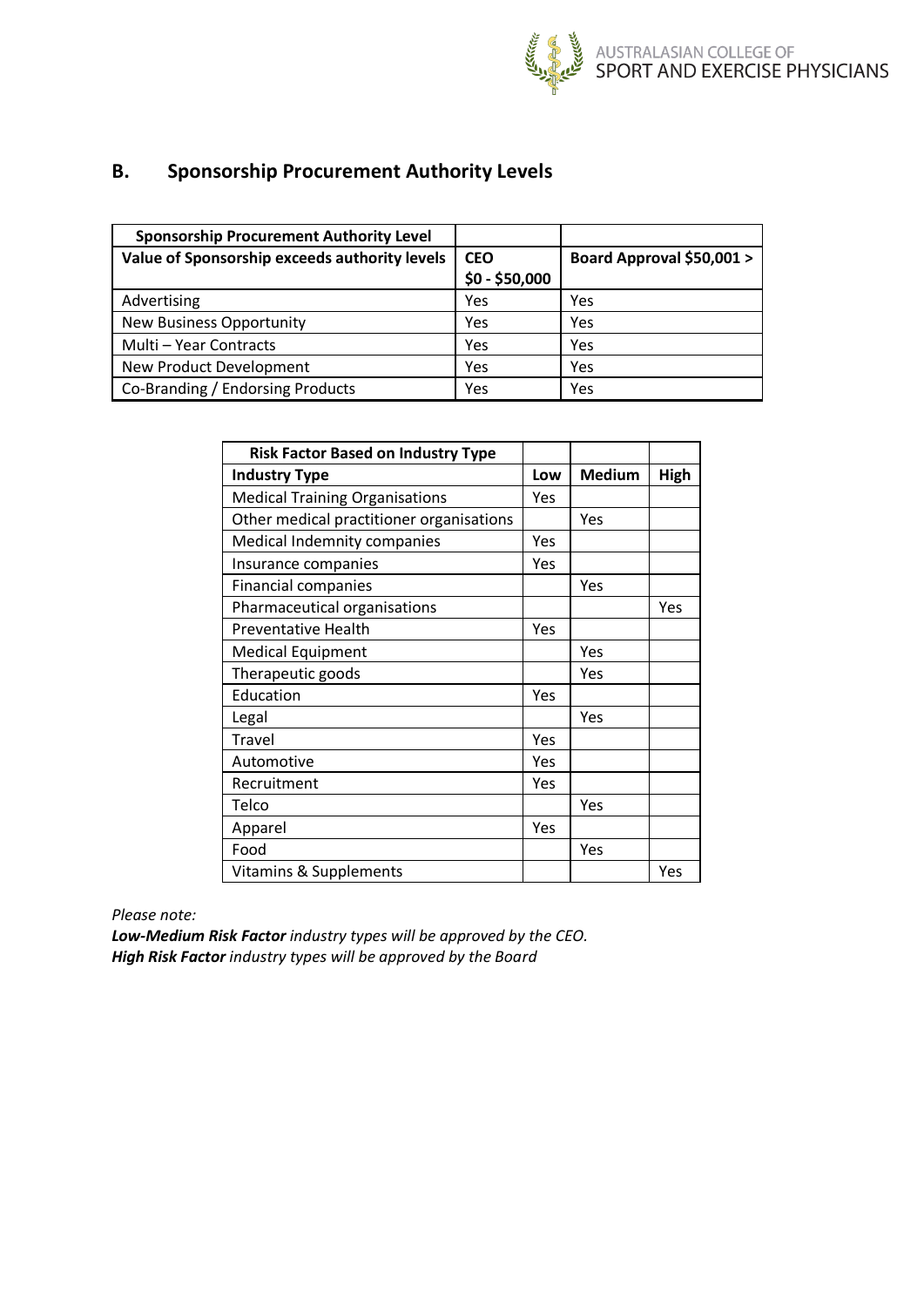

# **Glossary of Sponsorship Terms**

### **Activation**

The marketing activity a company conducts to promote its sponsorship. Money spent on activation is over and above the rights fee paid to the sponsored property. Also known as leverage.

#### **Advertising**

The direct sale of print or some other types of communication medium to provide access to a select target market.

#### **Ambush Marketing**

A promotional strategy whereby a non-sponsor attempts to capitalize on the popularity/prestige of a property by giving the false impression that it is a sponsor. Often employed by the competitors of a property's official sponsors.

#### **Audio Mention**

The mention of a sponsor during a TV or radio broadcast.

#### **Business-to-Business Sponsorship**

Programs intended to influence corporate purchase/awareness, as opposed to individual consumers.

#### **Category Exclusivity**

The right of a sponsor to be the only company within its product or service category associated with the sponsored property.

#### **Cause Marketing**

Promotional strategy that links a company's sales campaign directly to a non-profit organization. Generally includes an offer by the sponsor to make a donation to the cause with purchase of its product or service. Unlike philanthropy, money spent on cause marketing is a business expense, not a donation, and is expected to show a return on investment.

#### **Cosponsors**

Sponsors of the same property.

#### **Cross-Promotions**

A joint marketing effort conducted by two or more cosponsors using the sponsored property as the central theme.

#### **Donations**

Cash or in-kind gifts that do not include any additional negotiated conditions in return. Synonyms: Philanthropy, Patronage.

#### **Editorial Coverage**

Exposure that is generated by media coverage of the sponsored property that includes mention of the sponsor.

#### **Emblem / Logo / Mark**

A graphic symbol unique to a property.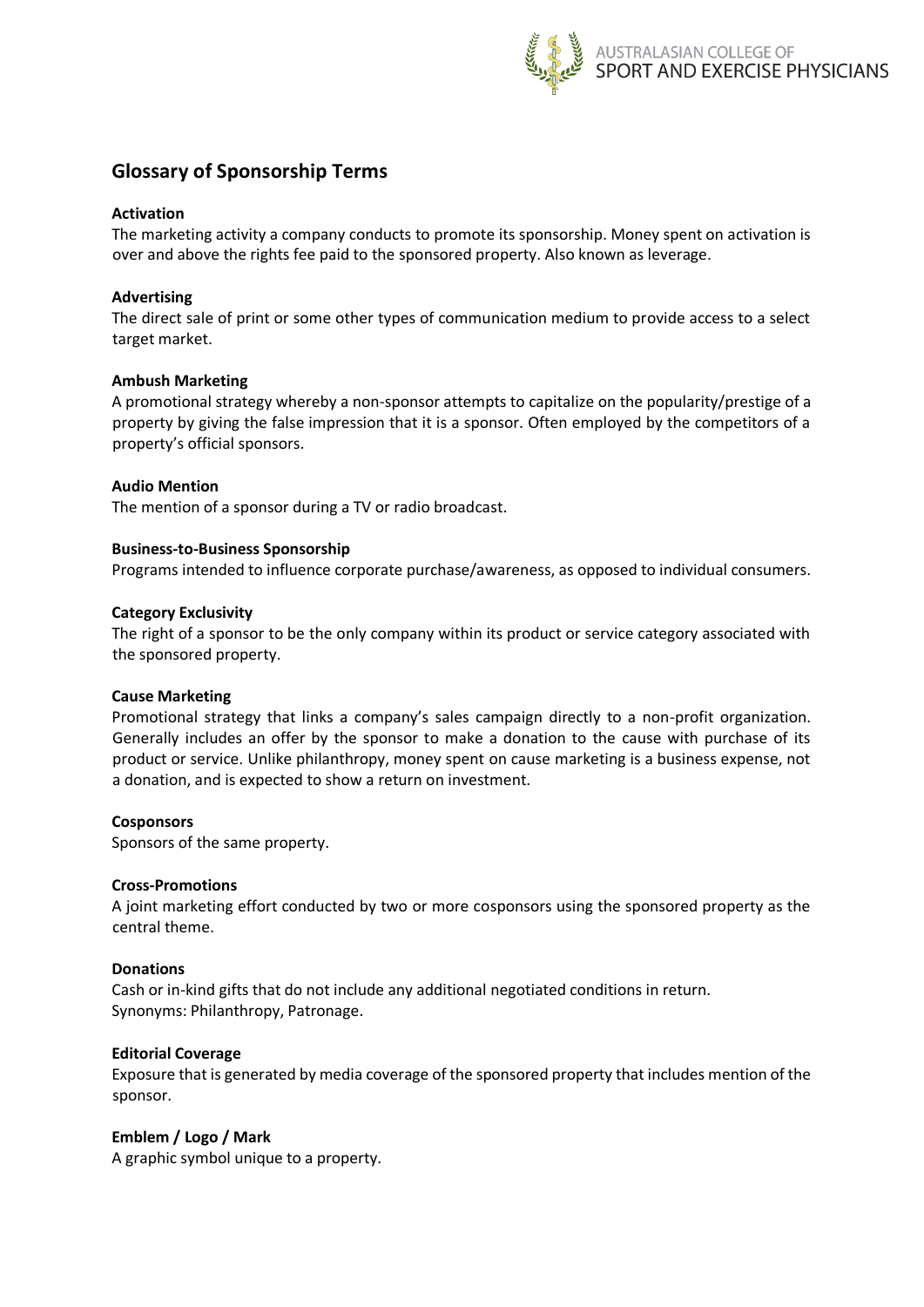

### **Escalator**

An annual percentage increase built into the sponsorship fee for multi-year contracts. Escalators are typically tied to inflation.

#### **Fulfilment**

The delivery of benefits promised to the sponsor in the contract.

#### **Hospitality**

Hosting key customers, clients, government officials, employees and other VIPs at an event. Usually involves tickets, parking, dining and other amenities and may include interaction with delegates.

#### **In-Kind Sponsorship**

Payment (full or partial) of sponsorship fee in goods or services rather than cash. Also known as Contra Deal

#### **Media Equivalencies**

Measuring the exposure value of a sponsorship by adding up all the coverage it generated and calculating what it would have cost to buy a like amount of ad time or space in those outlets based on media rate cards.

#### **Media Sponsor**

TV and radio stations, print media and outdoor advertising companies that provide either cash, or more frequently advertising time or space, to a property in exchange for official designation.

#### **Option to Renew**

Contractual right to renew a sponsorship on specified terms.

#### **Perimeter Advertising**

Stationary advertising around the perimeter of an arena or event site, often reserved for sponsors.

#### **Premiums**

Souvenir merchandise, produced to promote a sponsor's involvement with a property (customized with the names/logos of the sponsor and the property).

#### **Presenting Sponsor**

The sponsor that has its name presented just below that of the sponsored property. In presenting arrangements, the event/facility name and the sponsor name are not fully integrated since the word(s) "presents" or "presented by" always come between them.

#### **Primary Sponsor**

The sponsor paying the largest fee and receiving the most prominent identification (Would be naming rights or title sponsor etc.). Synonymous to Platinum sponsor.

#### **Property**

A unique, commercially exploitable entity (could be a product, event, campaign or program)